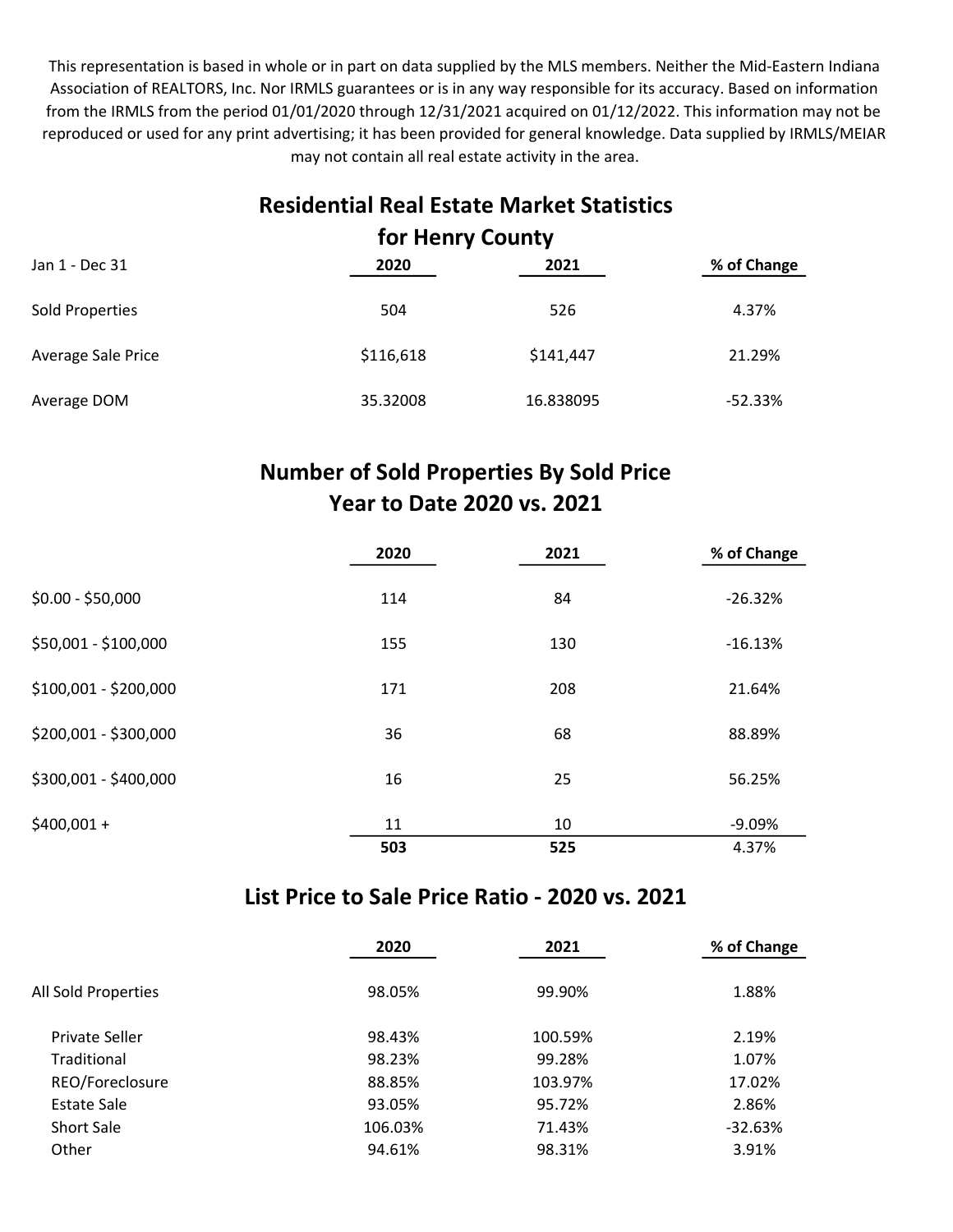## for Henry County Residential Real Estate Market Statistics

| Jan 1 - Dec 31                | 2020         | % of Market | 2021         | % of Market | % Change  |
|-------------------------------|--------------|-------------|--------------|-------------|-----------|
|                               |              |             |              |             |           |
| <b>Sold Properties</b>        | 504          |             | 526          |             | 4.37%     |
| <b>Private Seller</b>         | 263          | 52.18%      | 278          | 52.85%      | 5.70%     |
| Traditional                   | 198          | 39.29%      | 216          | 41.06%      | 9.09%     |
| REO/Foreclosure               | 19           | 3.77%       | 14           | 2.66%       | $-26.32%$ |
| <b>Estate Sale</b>            | 19           | 3.77%       | 13           | 2.47%       | $-31.58%$ |
| <b>Short Sale</b>             | $\mathbf{1}$ | 0.20%       | $\mathbf{1}$ | 0.19%       | 0.00%     |
| Other                         | 4            | 0.79%       | 4            | 0.76%       | 0.00%     |
|                               |              |             |              |             |           |
|                               | 2020         |             | 2021         |             | % Change  |
| <b>Average Sales Price</b>    | \$116,618    |             | \$141,447    |             | 21.29%    |
| <b>Private Seller</b>         | \$103,530    |             | \$134,785    |             | 30.19%    |
| Traditional                   | \$146,365    |             | \$158,991    |             | 8.63%     |
| REO/Foreclosure               | \$54,096     |             | \$53,293     |             | $-1.49%$  |
| <b>Estate Sale</b>            | \$56,268     |             | \$115,377    |             | 105.05%   |
| <b>Short Sale</b>             | \$160,000    |             | \$15,000     |             | $-90.63%$ |
| Other                         | \$64,333     |             | \$62,098     |             | $-3.47%$  |
| <b>Average Days on Market</b> | 2020         |             | 2021         |             | % Change  |
| <b>Private Seller</b>         | 30.37        |             | 15.87        |             | $-47.73%$ |
| Traditional                   | 35.35        |             | 17.50        |             | $-50.51%$ |
| REO/Foreclosure               | 73.42        |             | 27.714286    |             | $-62.25%$ |
| <b>Estate Sale</b>            | 43.68        |             | 9.38         |             | $-78.52%$ |
| <b>Short Sale</b>             | 212.00       |             | 6.00         |             | $-97.17%$ |
| Other                         | 114.33       |             | 44.00        |             | $-61.52%$ |